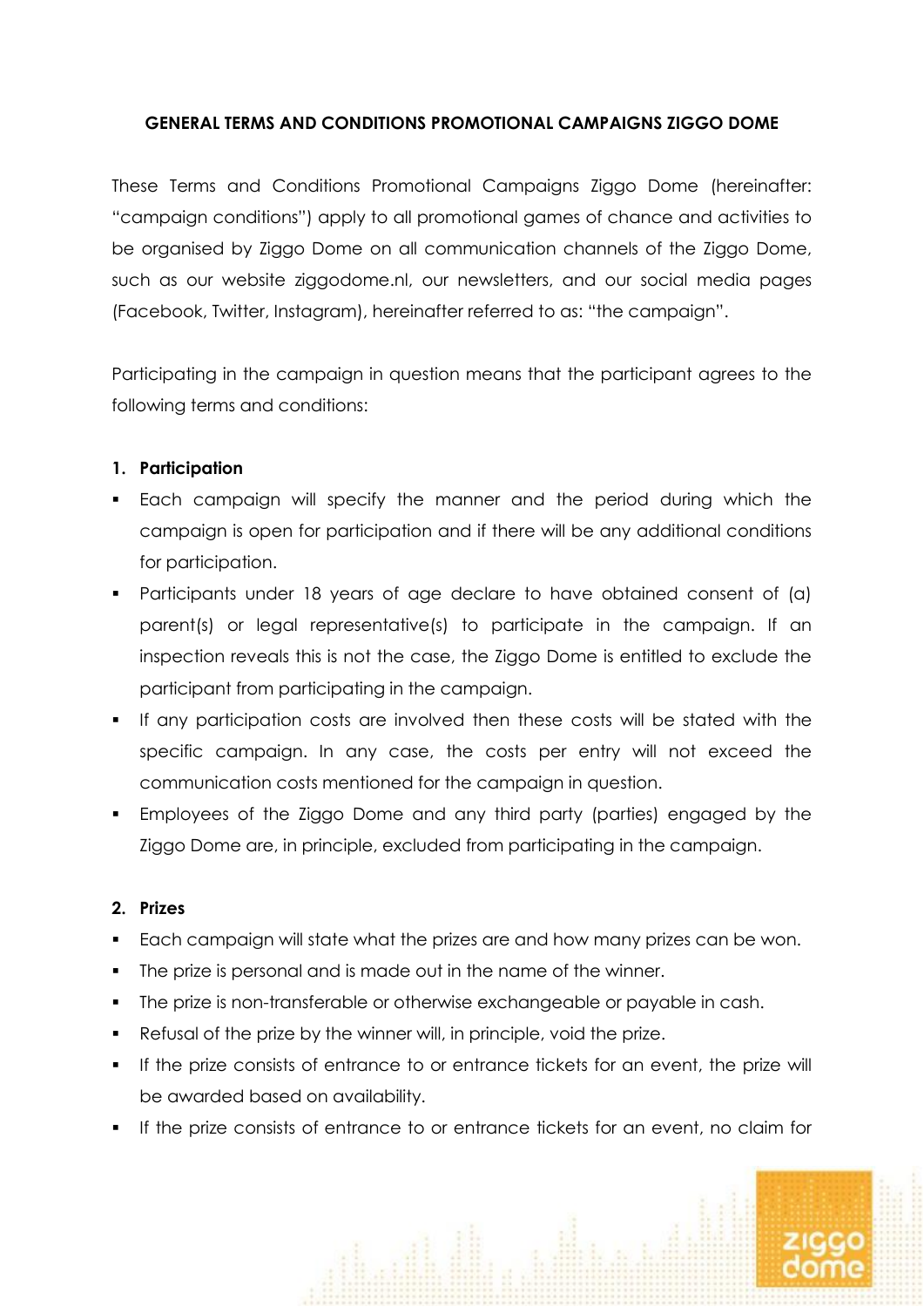any kind of compensation can be made in the case of cancelation of the event in question.

# **3. Winners, publication, and announcement**

- Winners will be selected in an impartial manner.
- Each campaign will indicate at what time and through which communication channel the winners will be announced.
- For payment of the prize, the winner must report to the Ziggo Dome by sending a private message on the communication channel as indicated by the campaign. In addition, winner(s) can also always report by sending an e-mail to [prijsvraag@ziggodome.nl](mailto:prijsvraag@ziggodome.nl%20/communicatie@ziggodome.nl) stating the name of the campaign.
- In the event a winner has not reported to the Ziggo Dome in a timely manner, the prize will, in principle, lapse. Winners must report within 48 hours after the prize draw, or - if the prize consists of entrance to or entrance tickets for an event in the Ziggo Dome that takes place within 48 hours after the draw – within two (2) hours before the start of the event.
- The winner must be able to provide proof of identity on the date of the event.
- Not all participants will be individually notified about the result.
- No correspondence will be entered into in respect of the results.
- No rights can be derived from participation and/or the results.

# **4. Personal data**

- By participating in the campaign, the participant grants Ziggo Dome consent to publish his/her personal data on the communication channels of the Ziggo Dome.
- All contact details with regard to the campaign that are stored, are except for the above – exclusively used for the purpose of making contact with regard to the campaign and communication about the campaign.

# **5. Exclusion, liability, and other conditions**

- Ziggo Dome reserves the right to not pay a prize if (the suspicion exists that) directly or indirectly improper means are used by a player.
- **EXT** Ziggo Dome reserves the right to refuse submissions that appear to be fraudulent